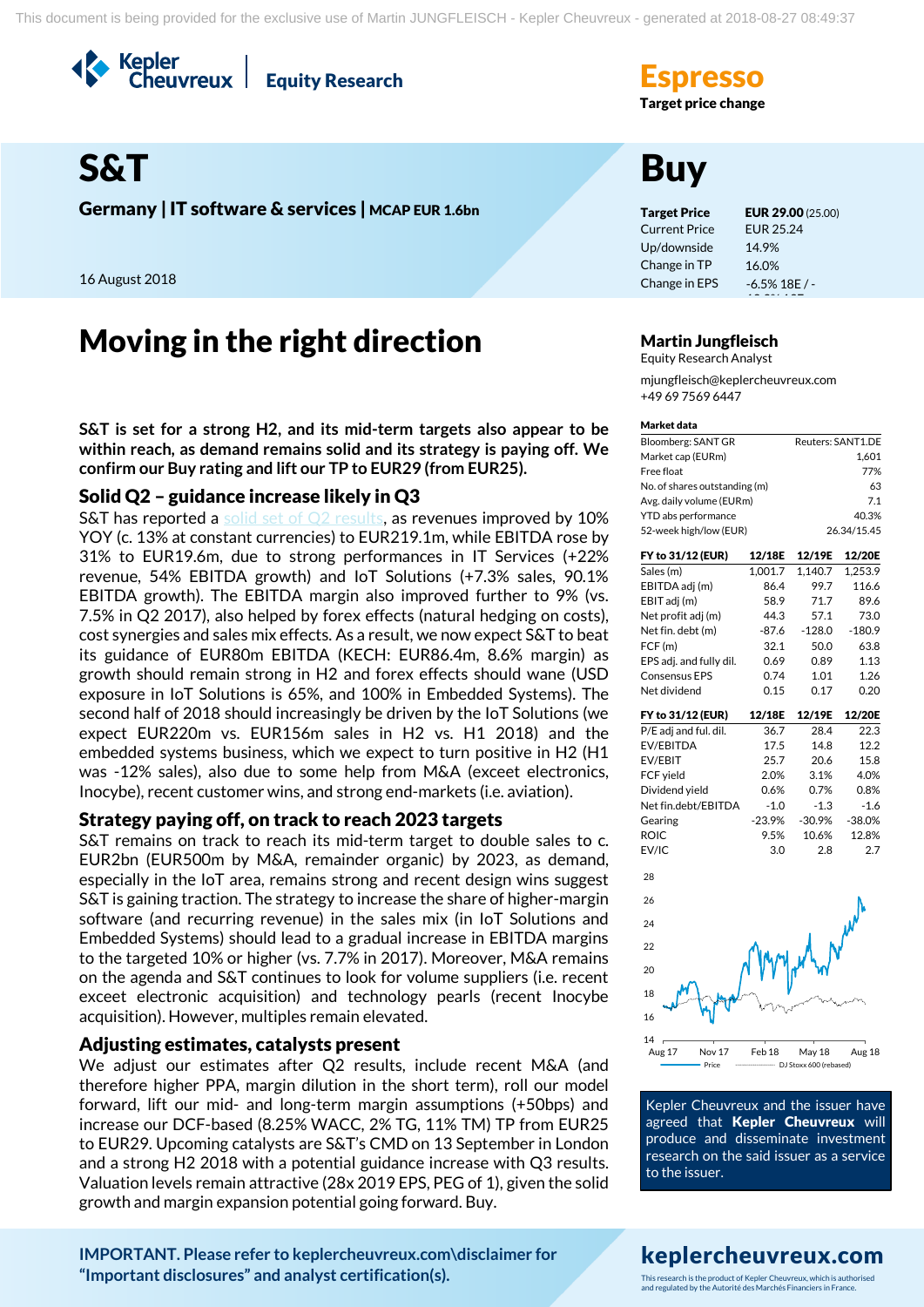

# Changes to estimates

We update our estimates on S&T after Q2 results and also include the latest announced M&A in our model. The main effects from M&A will be on the top line in the short term, as we expect the exceet electronics business to add c. EUR60m in 2019E, and Inocybe to add EUR1.7m. However, we expect margins in the IoT Solutions business to be diluted by the recent exceet electronics acquisition, as we do not expect it to generate meaningful EBITDA margins in 2019E (in 2017 it generated an EBITDA loss of EUR0.8m in 2017). However, by 2020E we expect Kontron-like synergies to come to fruition and forecast up to a 10% EBITDA margin.

In addition, we have lowered our margin assumption slightly for the IT services and embedded systems segments for 2019E. We have increased our D&A (incl. PPA for acquisitions) assumptions (+EUR2.5m in 2018E to EUR27.5m and +EUR5m in 2019E to EUR28m), which mainly leads to a cut in our EBIT, net income and EPS estimates. We also slightly raised our tax rate assumption from 15% to 16% for 2018/19E.

In terms of free cash flow (FCF), we now expect EUR32m and EUR50m for 2018/19E, respectively, mainly due to higher working capital build-up. Going forward, we expect FCF to equal EBITDA minus capex minus organic growth (NWC).

Risks to our estimates and rating are geopolitical risk (i.e. potential trade wars) due to exposure to cyclical industries and to eastern Europe (mainly IT Service), increased competition in the IoT market as well as slower margin progression as anticipated.

| Table 1. Changes to estimates 2016E |                             |         |          |                  |               |  |  |
|-------------------------------------|-----------------------------|---------|----------|------------------|---------------|--|--|
|                                     | 2018 KECH New 2018 KECH Old |         | % change | <b>Consensus</b> | vs. Consensus |  |  |
| <b>Sales</b>                        | 1.001.7                     | 1.010.1 | $-0.8%$  | 1.000            | 0.2%          |  |  |
| <b>EBITDA</b>                       | 86.4                        | 86.1    | 0.4%     | 85.1             | 1.6%          |  |  |
| % margin                            | 8.6%                        | 8.5%    |          | 8.5%             |               |  |  |
| <b>EBIT</b>                         | 58.9                        | 61.1    | $-3.5%$  | 61               | $-3.4%$       |  |  |
| % margin                            | 5.9%                        | $6.0\%$ |          | 6.1%             |               |  |  |
| Net income                          | 44.3                        | 47.0    | $-5.8%$  | 46.4             | $-4.6%$       |  |  |
| <b>EPS</b>                          | 0.69                        | 0.74    | $-6.4%$  | 0.72             | $-3.8%$       |  |  |

### Table 1: Changes to estimates 2018E

Source: Kepler Cheuvreux

### Table 2: Changes to estimates 2019E

|               | 2019 KECH New 2019 KECH Old |         | % change  | <b>Consensus</b> | vs. Consensus |
|---------------|-----------------------------|---------|-----------|------------------|---------------|
| <b>Sales</b>  | 1.140.7                     | 1,119.1 | 1.9%      | 1.099            | 3.8%          |
| <b>EBITDA</b> | 99.7                        | 103.6   | $-3.8%$   | 102.5            | $-2.7%$       |
| % margin      | 8.7%                        | 9.3%    |           | 9.3%             |               |
| EBIT          | 71.7                        | 80.6    | $-11.1%$  | 79.2             | $-9.5%$       |
| % margin      | 6.3%                        | 7.2%    |           | 7.2%             |               |
| Net income    | 57.1                        | 64.7    | $-11.7\%$ | 63.5             | $-10.0%$      |
| EPS           | 0.89                        | 1.01    | $-11.4%$  | 0.98             | $-8.7%$       |

Source: Kepler Cheuvreux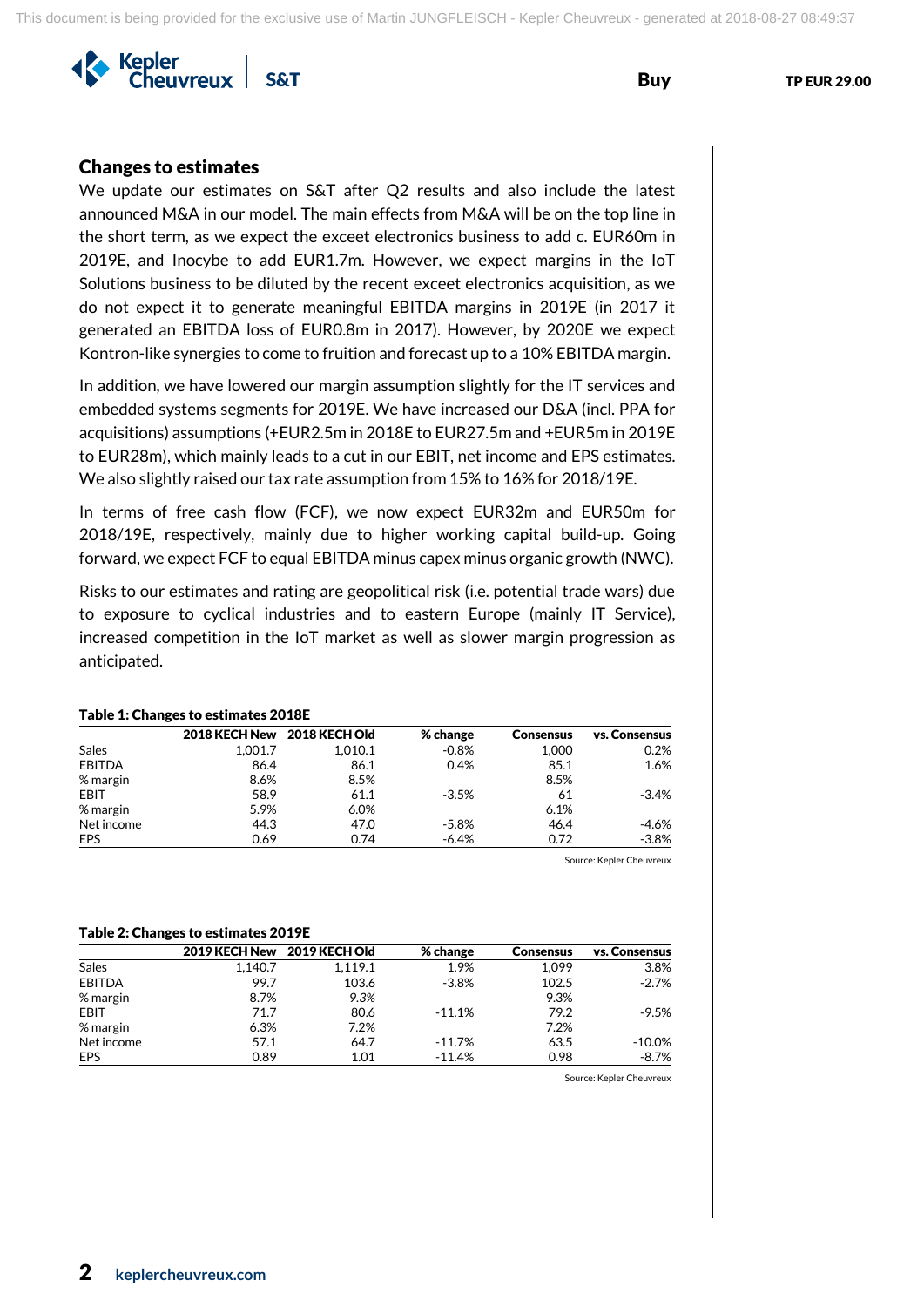



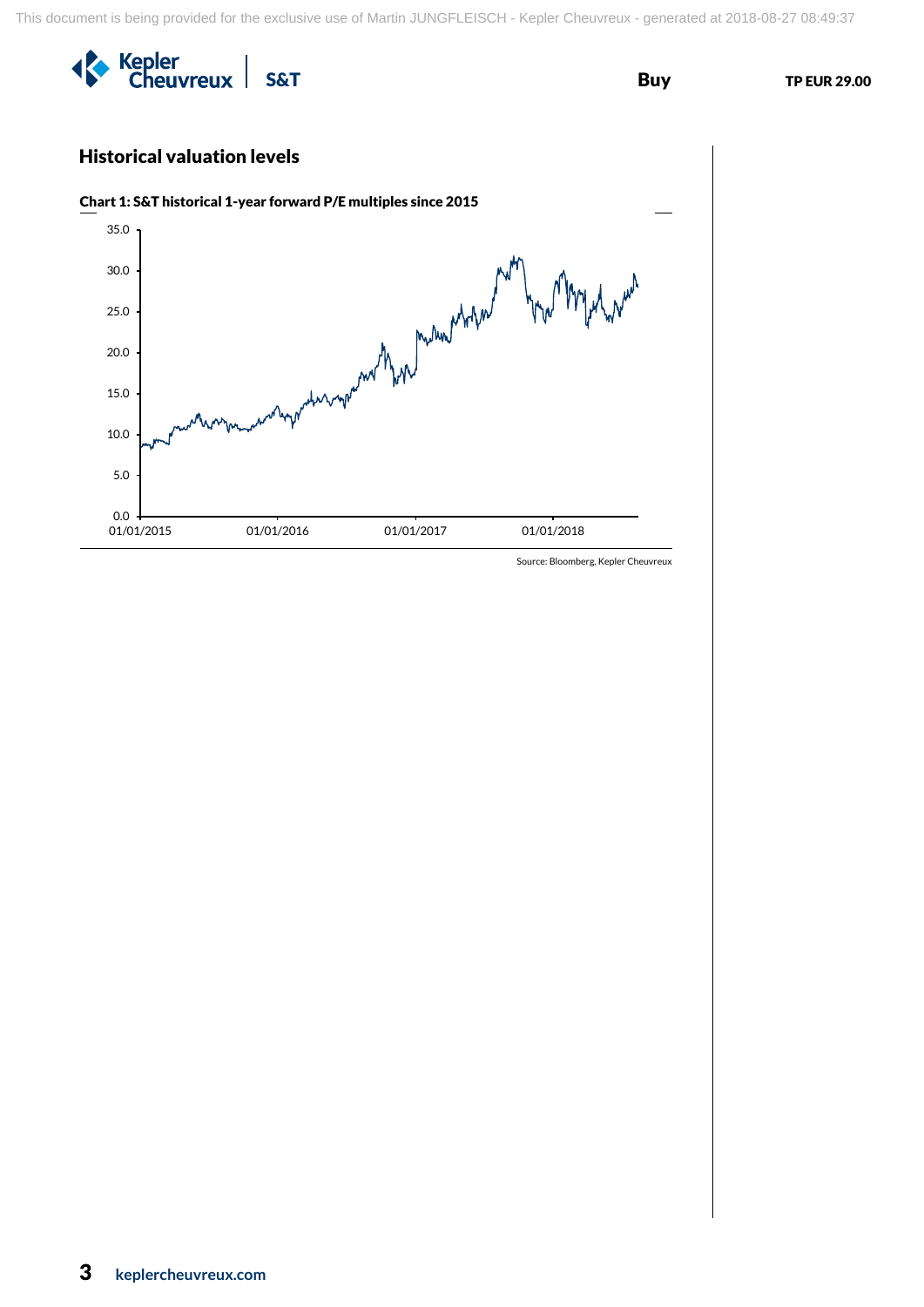

# Key financials

| <b>FY to 31/12 (EUR)</b>                                                          | 12/13          | 12/14          | 12/15          | 12/16          | 12/17          | 12/18E         | 12/19E          | 12/20E          |
|-----------------------------------------------------------------------------------|----------------|----------------|----------------|----------------|----------------|----------------|-----------------|-----------------|
| <b>Income Statement (EURm)</b>                                                    |                |                |                |                |                |                |                 |                 |
| Sales                                                                             | 338.0          | 385.5          | 468.2          | 503.7          | 882.0          | 1,001.7        | 1.140.7         | 1,253.9         |
| % Change                                                                          | $-0.4%$        | 14.1%          | 21.5%          | 7.6%           | 75.1%          | 13.6%          | 13.9%           | 9.9%            |
| <b>EBITDA</b> adjusted                                                            | 20.1           | 551.5          | 28.4           | 34.4           | 68.1           | 86.4           | 99.7            | 116.6           |
| EBITDA margin (%)                                                                 | 6.0%           | 143.1%         | 6.1%           | 6.8%           | 7.7%           | 8.6%           | 8.7%            | 9.3%            |
| <b>EBIT</b> adjusted                                                              | 14.4           | 16.6           | 20.6           | 24.1           | 41.7           | 58.9           | 71.7            | 89.6            |
| EBIT margin (%)                                                                   | 4.2%           | 4.3%           | 4.4%           | 4.8%           | 4.7%           | 5.9%           | 6.3%            | 7.1%            |
| Net financial items & associates                                                  | $-2.2$         | $-0.3$         | 0.5            | 0.0            | 0.0            | 0.0            | 0.0             | 0.0             |
| Others                                                                            | 0.0            | $-1.6$         | $-2.6$         | $-4.0$         | $-6.3$         | $-4.7$         | $-3.2$          | $-2.2$          |
| Tax                                                                               | $-0.1$<br>12.0 | $-0.8$<br>14.0 | $-0.8$<br>17.7 | 0.3<br>20.4    | $-6.0$<br>29.4 | -8.7<br>45.6   | $-11.0$<br>57.5 | $-14.0$<br>73.4 |
| Net profit from continuing operations<br>Net profit from discontinuing activities | 0.0            | 0.0            | 0.0            | 0.0            | 0.0            | 0.0            | 0.0             | 0.0             |
| Net profit before minorities                                                      | 12.0           | 14.0           | 17.7           | 20.4           | 29.4           | 45.6           | 57.5            | 73.4            |
| Net profit reported                                                               | 11.8           | 12.9           | 15.8           | 14.6           | 22.5           | 44.3           | 57.1            | 73.0            |
| Net profit adjusted                                                               | 11.8           | 12.9           | 15.8           | 14.6           | 22.5           | 44.3           | 57.1            | 73.0            |
| <b>Cash Flow Statement (EURm)</b>                                                 |                |                |                |                |                |                |                 |                 |
| Cash flow from operating activities                                               | 9.9            | 20.6           | 26.7           | 61.4           | 44.9           | 53.6           | 73.3            | 88.6            |
| Capex                                                                             | $-5.8$         | $-5.8$         | $-9.5$         | $-9.3$         | $-23.0$        | $-21.5$        | $-23.3$         | $-24.8$         |
| Free cash flow                                                                    | 4.1            | 14.8           | 17.2           | 52.1           | 21.9           | 32.1           | 50.0            | 63.8            |
| Acquisitions & Divestments                                                        | 5.2            | $-4.7$         | $-0.4$         | $-59.2$        | $-11.5$        | $-34.6$        | 0.0             | 0.0             |
| Dividend paid                                                                     | $-0.3$         | $-4.1$         | $-4.1$         | $-7.8$         | $-7.0$         | $-6.8$         | $-9.6$          | $-10.9$         |
| Others                                                                            | $-3.5$         | 2.0            | $-1.8$         | 37.6           | 66.5           | $-5.0$         | 0.0             | 0.0             |
| Change in net financial debt                                                      | 5.6            | 7.9            | 10.9           | 22.6           | 69.9           | $-14.3$        | 40.4            | 52.9            |
| <b>Balance Sheet (EURm)</b>                                                       |                |                |                |                |                |                |                 |                 |
| Intangible assets                                                                 | 44.8           | 57.1           | 72.8           | 183.2          | 189.9          | 215.5          | 207.2           | 200.7           |
| Tangible assets                                                                   | 9.0            | 11.4           | 15.2           | 27.5           | 31.9           | 34.9           | 38.4            | 42.8            |
| Financial & other non-current assets                                              | 13.9           | 0.0            | 0.0            | 0.0            | 0.0            | 0.0            | 0.0             | 0.0             |
| Total shareholders' equity                                                        | 71.2           | 89.7           | 102.2          | 241.1          | 331.9          | 365.7          | 413.6           | 476.2           |
| Pension provisions                                                                | 0.0            | 0.0            | 0.0            | 0.0            | 0.0            | 0.0            | 0.0             | 0.0             |
| Liabilities and provisions                                                        | 148.9          | 183.3          | 216.8          | 427.7          | 473.0          | 506.1          | 493.0           | 461.6           |
| Net financial debt                                                                | 9.3            | 1.5            | $-9.4$         | $-32.0$        | $-101.8$       | $-87.6$        | $-128.0$        | $-180.9$        |
| Working capital requirement                                                       | 23.9           | 90.9           | 100.7          | 198.1          | 211.2          | 247.2          | 271.8           | 290.4           |
| <b>Invested Capital</b>                                                           | 77.6           | 159.4          | 188.6          | 408.9          | 433.0          | 497.6          | 517.5           | 533.9           |
| Per share data                                                                    |                |                |                |                |                |                |                 |                 |
| <b>EPS</b> adjusted                                                               | 0.30           | 0.32           | 0.36           | 0.33           | 0.43           | 0.69           | 0.89            | 1.14            |
| EPS adj and fully diluted                                                         | 0.30           | 0.25           | 0.30           | 0.32           | 0.43           | 0.69           | 0.89            | 1.13            |
| % Change                                                                          | 17.0%          | $-18.1%$       | 22.4%          | 7.0%           | 33.0%          | 60.3%          | 29.1%           | 27.8%           |
| <b>EPS</b> reported                                                               | 0.30           | 0.32           | 0.36           | 0.33           | 0.43           | 0.69           | 0.89            | 1.14            |
| Cash flow per share                                                               | 0.25           | 0.50           | 0.61           | 1.40           | 0.86           | 0.84           | 1.15            | 1.39            |
| Book value per share                                                              | 1.76           | 2.12           | 2.29           | 3.50           | 5.88           | 5.36           | 6.11            | 7.08            |
| Dividend per share<br>Number of shares, YE (m)                                    | 0.06<br>39.20  | 0.07<br>41.00  | 0.08<br>43.51  | 0.10<br>48.93  | 0.13<br>63.44  | 0.15<br>63.44  | 0.17<br>63.44   | 0.20<br>63.44   |
|                                                                                   |                |                |                |                |                |                |                 |                 |
| Ratios<br><b>ROE (%)</b>                                                          |                | 16.6%          |                |                |                | 13.7%          |                 |                 |
|                                                                                   | 18.1%          |                | 17.0%          | 11.5%          | 9.8%           |                | 15.6%           | 17.3%           |
| <b>ROIC (%)</b><br>Net fin. debt / EBITDA (x)                                     | 14.3%<br>0.5   | 10.5%<br>0.0   | 8.9%<br>$-0.3$ | 6.1%<br>$-0.9$ | 7.4%<br>$-1.5$ | 9.5%<br>$-1.0$ | 10.6%<br>$-1.3$ | 12.8%<br>$-1.6$ |
| Gearing (%)                                                                       | 13.1%          | 1.6%           | $-9.2%$        | $-13.3%$       | $-30.7%$       | $-23.9%$       | $-30.9%$        | $-38.0%$        |
| Valuation                                                                         |                |                |                |                |                |                |                 |                 |
| P/E adjusted                                                                      | 7.9            | 9.0            | 12.2           | 22.8           | 32.0           | 36.4           | 28.2            | 22.1            |
| P/E adjusted and fully diluted                                                    | 7.9            | 11.6           | 14.8           | 23.4           | 32.4           | 36.7           | 28.4            | 22.3            |
| P/BV                                                                              | 1.4            | 1.3            | 1.9            | 2.2            | 2.4            | 4.7            | 4.1             | 3.6             |
| P/CF                                                                              | 9.5            | 5.7            | 7.3            | 5.4            | 16.1           | 30.1           | 22.0            | 18.2            |
| Dividend yield (%)                                                                | 2.5%           | 2.5%           | 1.8%           | 1.3%           | 0.9%           | 0.6%           | 0.7%            | 0.8%            |
| FCF yield (%)                                                                     | 4.4%           | 12.7%          | 8.9%           | 14.1%          | 2.5%           | 2.0%           | 3.1%            | 4.0%            |
| EV/Sales                                                                          | 0.3            | 0.3            | 0.4            | 0.7            | 0.9            | 1.5            | 1.3             | 1.1             |
| EV/EBITDA                                                                         | 5.1            | 0.2            | 6.5            | 9.8            | 11.4           | 17.5           | 14.8            | 12.2            |
| EV/EBIT                                                                           | 7.2            | 7.2            | 8.9            | 14.0           | 18.7           | 25.7           | 20.6            | 15.8            |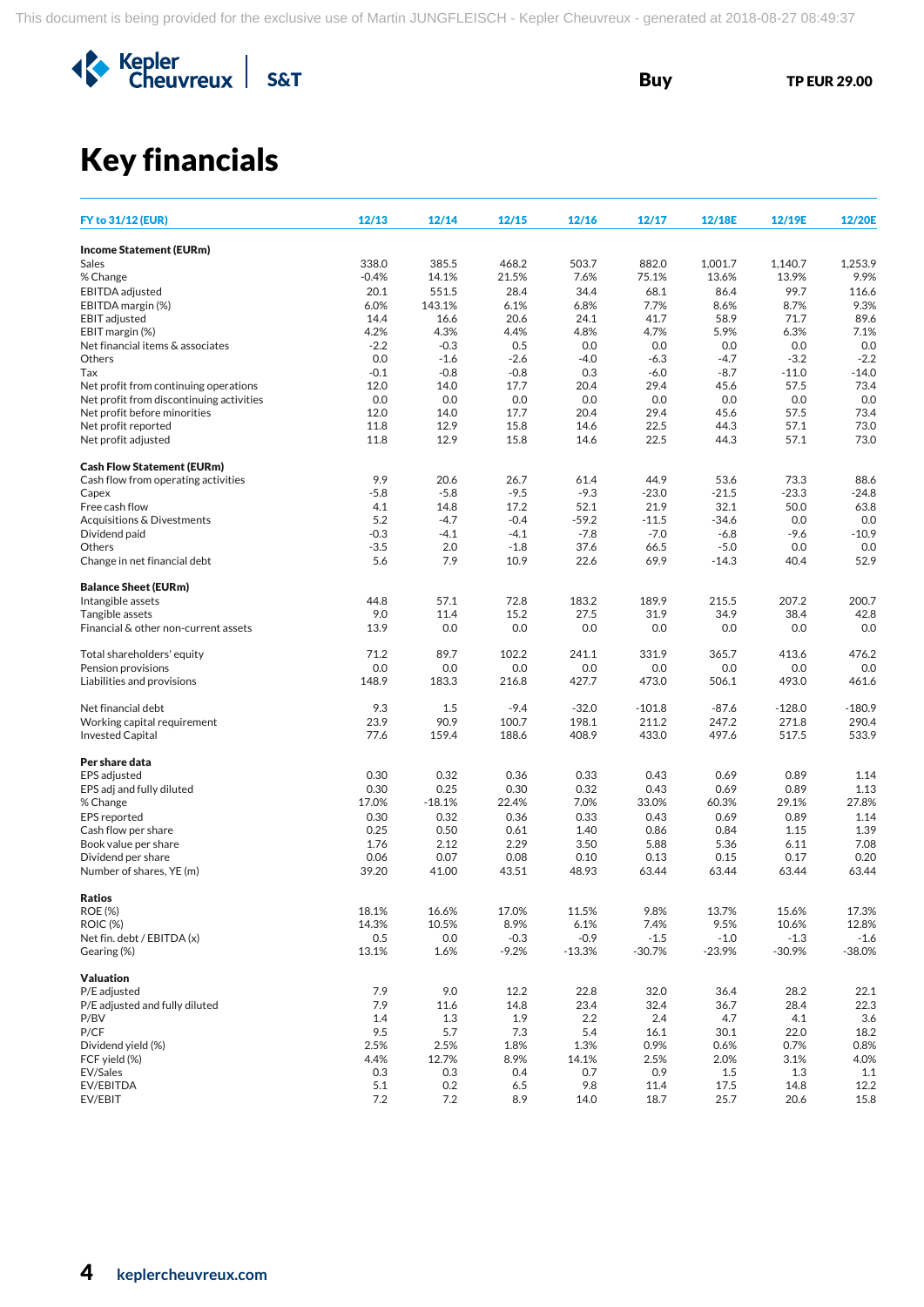

# <sup>5</sup>Research ratings and important disclosures

The term "KEPLER CHEUVREUX" shall, unless the context otherwise requires, mean each of KEPLER CHEUVREUX and its affiliates, subsidiaries and related companies (see "Regulators" table below).

**The investment recommendation(s) referred to in this report was (were) completed on 15/08/2018 14:33 (GMT) and was first disseminated on 16/08/2018 5:13 (GMT).**

**Prices in this report are taken as of the previous day's close (to the date of this report) on the home market unless otherwise stated.**

#### Companies mentioned

| <b>Stock</b>                                                                     | <b>ISIN</b>                  | Lurrencv | Price                  |
|----------------------------------------------------------------------------------|------------------------------|----------|------------------------|
| S&T                                                                              | יומוט<br>$\mathbf{v}$<br>,,, | eur      | $\overline{A}$<br>2J.L |
| .5/09'<br>$\sim$<br>sour<br>una nrices of<br>71<br>10 I.U<br>a<br><b>CIU3118</b> |                              |          |                        |

#### Disclosure checklist – Potential conflict of interests

| <u> Disclosul e checklist - Potential commet of interests</u> |                                                                                                                                                                     |  |  |  |  |
|---------------------------------------------------------------|---------------------------------------------------------------------------------------------------------------------------------------------------------------------|--|--|--|--|
| Company Name                                                  | <b>Disclosure</b>                                                                                                                                                   |  |  |  |  |
| S&T                                                           | KEPLER CHEUVREUX and the issuer have agreed that KEPLER CHEUVREUX will produce and disseminate investment research on<br>the said issuer as a service to the issuer |  |  |  |  |
|                                                               |                                                                                                                                                                     |  |  |  |  |

#### Organizational and administrative arrangements to avoid and prevent conflicts of interests

KEPLER CHEUVREUX promotes and disseminates independent investment research and have implemented written procedures designed to identify and manage potential conflicts of interest that arise in connection with its research business, which are available upon request. The KEPLER CHEUVREUX research analysts and other staff involved in issuing and disseminating research reports operate independently of KEPLER CHEUVREUX Investment Banking business. Information barriers and procedures are in place between the research analysts and staff involved in securities trading for the account of KEPLER CHEUVREUX or clients to ensure that price sensitive information is handled according to applicable laws and regulations.

It is KEPLER CHEUVREUX' policy not to disclose the rating to the issuer before publication and dissemination. Nevertheless, this document, in whole or in part, and with the exclusion of ratings, target prices and any other information that could lead to determine its valuation, may have been provided to the issuer prior to publication and dissemination, solely with the aim of verifying factual accuracy.

Please refer to **www.keplercheuvreux.com** for further information relating to research and conflict of interest management.

### Analyst disclosures

The functional job title of the person(s) responsible for the recommendations contained in this report is **Equity/Credit Research Analyst** unless otherwise stated on the cover.

#### Name of the Research Analyst(s): Martin Jungfleisch

**Regulation AC - Analyst Certification:** Each Equity/Credit Research Analyst(s) listed on the front-page of this report, principally responsible for the preparation and content of all or any identified portion of this research report hereby certifies that, with respect to each issuer or security or any identified portion of the report with respect to an issuer or security that the equity research analyst covers in this research report, all of the views expressed in this research report accurately reflect their personal views about those issuer(s) or securities. Each Equity/Credit Research Analyst(s) also certifies that no part of their compensation was, is, or will be, directly or indirectly, related to the specific recommendation(s) or view(s) expressed by that equity research analyst in this research report.

Each Equity/Credit Research Analyst certifies that he is acting independently and impartially from KEPLER CHEUVREUX shareholders, directors and is not affected by any current or potential conflict of interest that may arise from any KEPLER CHEUVREUX activities.

**Analyst Compensation:** The research analyst(s) primarily responsible for the preparation of the content of the research report attest that no part of the analyst's(s') compensation was, is or will be, directly or indirectly, related to the specific recommendations expressed by the research analyst(s) in the research report. The research analyst's(s') compensation is, however, determined by the overall economic performance of KEPLER CHEUVREUX.

**Registration of non-US Analysts**: Unless otherwise noted, the non-US analysts listed on the front of this report are employees of KEPLER CHEUVREUX, which is a non-US affiliate and parent company of Kepler Capital Markets, Inc. a SEC registered and FINRA member broker-dealer. Equity/Credit Research Analysts employed by KEPLER CHEUVREUX, are not registered/qualified as research analysts under FINRA/NYSE rules, may not be associated persons of Kepler Capital Markets, Inc. and may not be subject to NASD Rule 2711 and NYSE Rule 472 restrictions on communications with covered companies, public appearances, and trading securities held by a research analyst account.

#### Research ratings

| Rating ratio Kepler Cheuvreux Q2 2018 |      |      |
|---------------------------------------|------|------|
| <b>Rating Breakdown</b>               | A    | в    |
| Buy                                   | 47%  | 40%  |
| Hold                                  | 37%  | 39%  |
| Reduce                                | 13%  | 12%  |
| Not Rated/Under Review/Accept Offer   | 3%   | 9%   |
| Total                                 | 100% | 100% |

Source: KEPLER CHEUVREUX A: % of all research recommendations

B: % of issuers to which material services of investment firms are supplied

#### 12 months rating history

The below table shows the history of recommendations and target prices changes issued by KEPLER CHEUVREUX research department (Equity and Credit) over a 12 months period.

| <b>Company Name</b> | Date             | <b>Business Line</b> | Rating       | Target Price | <b>Closing Price</b> |
|---------------------|------------------|----------------------|--------------|--------------|----------------------|
| S&T (EUR)           | 10/11/2017 09:02 | Equity Research      | Buv          | 19.50        | 15.54                |
|                     | 29/03/2018 08:52 | Eauity Research      | Under Review | 19.50        | 20.06                |
|                     | 04/04/2018 08:24 | Equity Research      | Buy          | 21.50        | 18.66                |
|                     | 07/05/2018 08:15 | Equity Research      | Buv          | 25.00        | 21.64                |
| $\sim$ $\sim$       | $\cdots$         |                      |              |              |                      |

Credit research does not issue target prices. Left intentionally blank.

**Please refer to the following lin[k https://research.keplercheuvreux.com/app/disclosure](https://research.keplercheuvreux.com/app/disclosure/stock/8466) for a full list of investment recommendations issued over the last 12 months by the author(s) and contributor(s) of this report on any financial instruments.**

# Equity research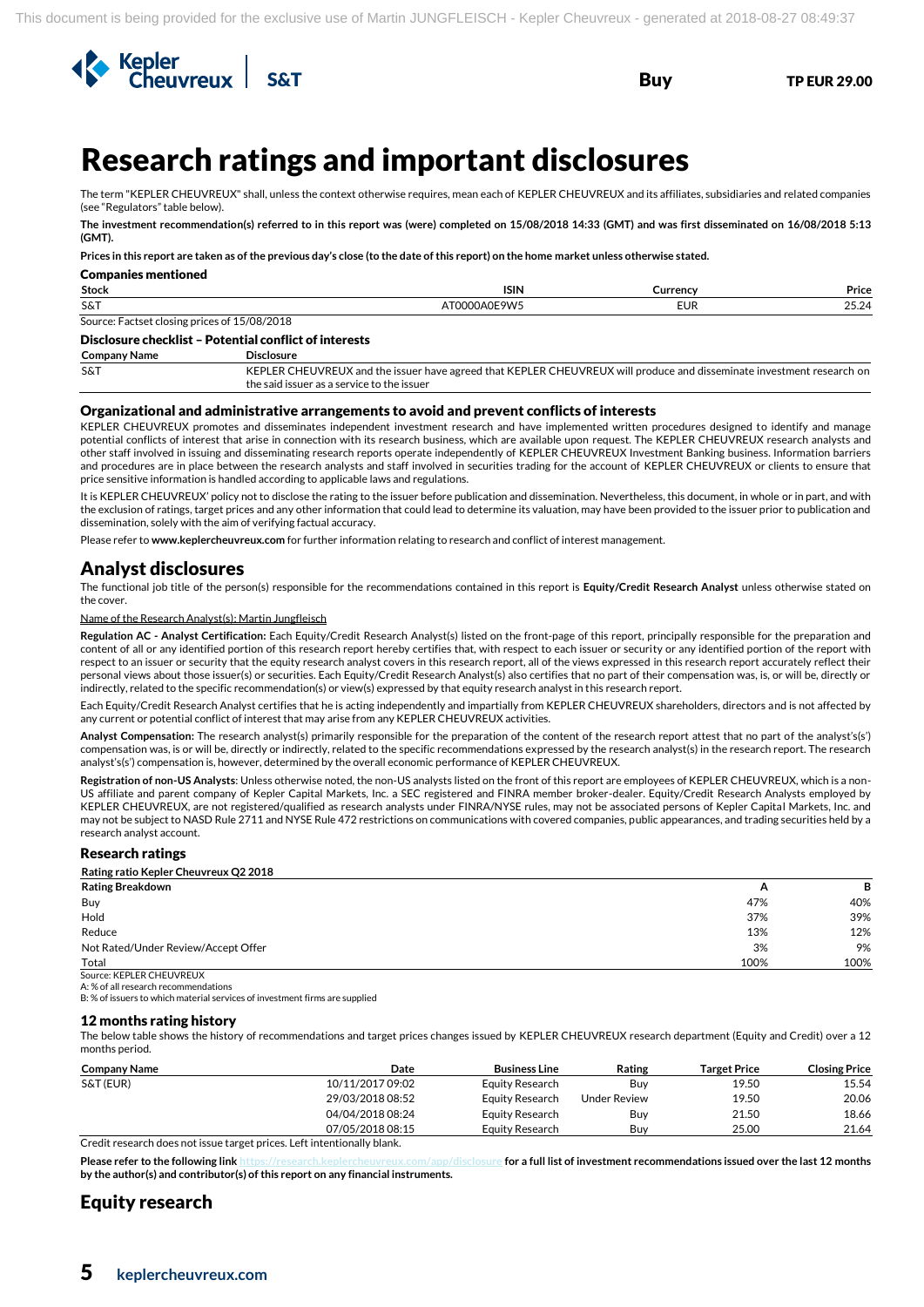

#### Rating system

KEPLER CHEUVREUX equity research ratings and target prices are issued in absolute terms, not relative to any given benchmark. A rating on a stock is set after assessing the twelve months expected upside or downside of the stock derived from the analyst's fair value (target price) and in the light of the risk profile of the company. Ratings are defined as follows:

**Buy**: The minimum expected upside is 10% over next 12 months (the minimum required upside could be higher in light of the company's risk profile).

**Hold**: The expected upside is below 10% (the expected upside could be higher in light of the company's risk profile).

**Reduce:** There is an expected downside.

**Accept offer:** In the context of a total or partial take-over bid, squeeze-out or similar share purchase proposals, the offer price is considered to be fairly valuing the shares.

**Reject offer:** In the context of a total or partial take-over bid, squeeze-out or similar share purchase proposals, the offered price is considered to be undervaluing the shares.

**Under review:** An event occurred with an expected significant impact on our target price and we cannot issue a recommendation before having processed that new information and/or without a new share price reference.

**Not rated**: The stock is not covered.

**Restricted**: A recommendation, target price and/or financial forecast is not disclosed further to compliance and/or other regulatory considerations.

Due to share prices volatility, ratings and target prices may occasionally and temporarily be inconsistent with the above definition.

#### Valuation methodology and risks

Unless otherwise stated in this report, target prices and investment recommendations are determined based on fundamental research methodologies and relies on commonly used valuation methodologies such as Discounted Cash Flow (DCF), valuation multiples comparison with history and peers, Dividend Discount Model (DDM).

Valuation methodologies and models can be highly dependent on macroeconomic factors (such as the price of commodities, exchange rates and interest rates) as well as other external factors including taxation, regulation and geopolitical changes (such as tax policy changes, strikes or war). In addition, investors' confidence and market sentiment can affect the valuation of companies. The valuation is also based on expectations that might change rapidly and without notice, depending on developments specific to individual industries. Whichever valuation method is used there is a significant risk that the target price will not be achieved within the expected timeframe.

Unless otherwise stated, models used are proprietary. Additional information about the proprietary models used in this report is accessible on request.

**KEPLER CHEUVREUX' equity research policy is to update research rating when it deems appropriate in the light of new findings, markets development and any relevant information that can impact the analyst's view and opinion.**

### Credit research

**Regulators** 

#### Recommendation system (issuer or instrument level)

**Buy:** The analyst has a positive conviction either in absolute or relative valuation terms and/or expects a tightening of the issuer's debt securities spread over a 6 months period.

**Hold:** The analyst has a stable credit fundamental opinion on the issuer and/or performances of the debt securities over a 6 months period.

**Sell:** The analyst expects of a widening of the credit spread to some or all debt securities of the issuer and/or a negative fundamental view over a 6 months period.

**No recommendation**: The analyst does not provide formal, continuous coverage of this issuer and has not assigned a recommendation to the issuer.

**Restricted:** A recommendation, target price and/or financial forecast is not disclosed further to compliance and/or other regulatory considerations.

Recommendations on interest bearing securities mostly focus on the credit spread and on the rating views and methodologies of recognized agencies (S&P, Moody's and Fitch). Ratings and recommendations may differ for a single issuer according the maturity profile, subordination or market valuation of interest bearing securities.

#### Valuation methodology and risks

Unless otherwise stated in this report, recommendations produced on companies covered by KEPLER CHEUVREUX credit research, rely on fundamental analysis combined with a market approach of the interest bearing securities valuations. The methodology employed to assign recommendations is based on the analyst fundamental evaluation of the groups' operating and financial profiles adjusted by credit specific elements.

Valuation methodologies and models can be highly dependent on macroeconomic factors (such as the price of commodities, exchange rates and interest rates) as well as other external factors including taxation, regulation and geopolitical changes (such as tax policy changes, strikes or war) and also on methodologies' changes of recognized agencies. In addition, investors' confidence and market sentiment can affect the valuation of companies. The valuation is also based on expectations that might change rapidly and without notice, depending on developments specific to individual industries.

Unless otherwise stated, models used are proprietary. If nothing is indicated to the contrary, all figures are unaudited. Additional information about the proprietary models used in this report is accessible on request.

**KEPLER CHEUVREUX' credit research policy is to update research rating when it deems appropriate in the light of new findings, markets development and any relevant information that can impact the analyst's view and opinion.** 

#### KEPLER CHEUVREUX research and distribution

| Location                                 | Regulator                                       | Abbreviation  |
|------------------------------------------|-------------------------------------------------|---------------|
| KEPLER CHEUVREUX S.A - France            | Autorité des Marchés Financiers                 | AMF           |
| KEPLER CHEUVREUX, Sucursal en España     | Comisión Nacional del Mercado de Valores        | <b>CNMV</b>   |
| KEPLER CHEUVREUX. Frankfurt branch       | Bundesanstalt für Finanzdienstleistungsaufsicht | <b>BaFin</b>  |
| KEPLER CHEUVREUX, Milan branch           | Commissione Nazionale per le Società e la Borsa | <b>CONSOB</b> |
| KEPLER CHEUVREUX, Amsterdam branch       | Autoriteit Financiële Markten                   | AFM           |
| Kepler Capital Markets SA, Zurich branch | Swiss Financial Market Supervisory Authority    | <b>FINMA</b>  |
| Kepler Capital Markets, Inc.             | Financial Industry Regulatory Authority         | <b>FINRA</b>  |
| KEPLER CHEUVREUX. London branch          | <b>Financial Conduct Authority</b>              | <b>FCA</b>    |
| KEPLER CHEUVREUX. Vienna branch          | Austrian Financial Services Authority           | <b>FMA</b>    |
| KEPLER CHEUVREUX, Stockholm Branch       | Finansinspektionen                              | FI            |
| KEPLER CHEUVREUX, Oslo Branch            | Finanstilsynet                                  | <b>NFSA</b>   |
| KEPLER CHEUVREUX. Bruxelles Branch       | Autorité des Services et Marchés Financiers     | <b>FSMA</b>   |

KEPLER CHEUVREUX is authorised and regulated by both Autorité de Contrôle Prudentiel and Autorité des Marchés Financiers.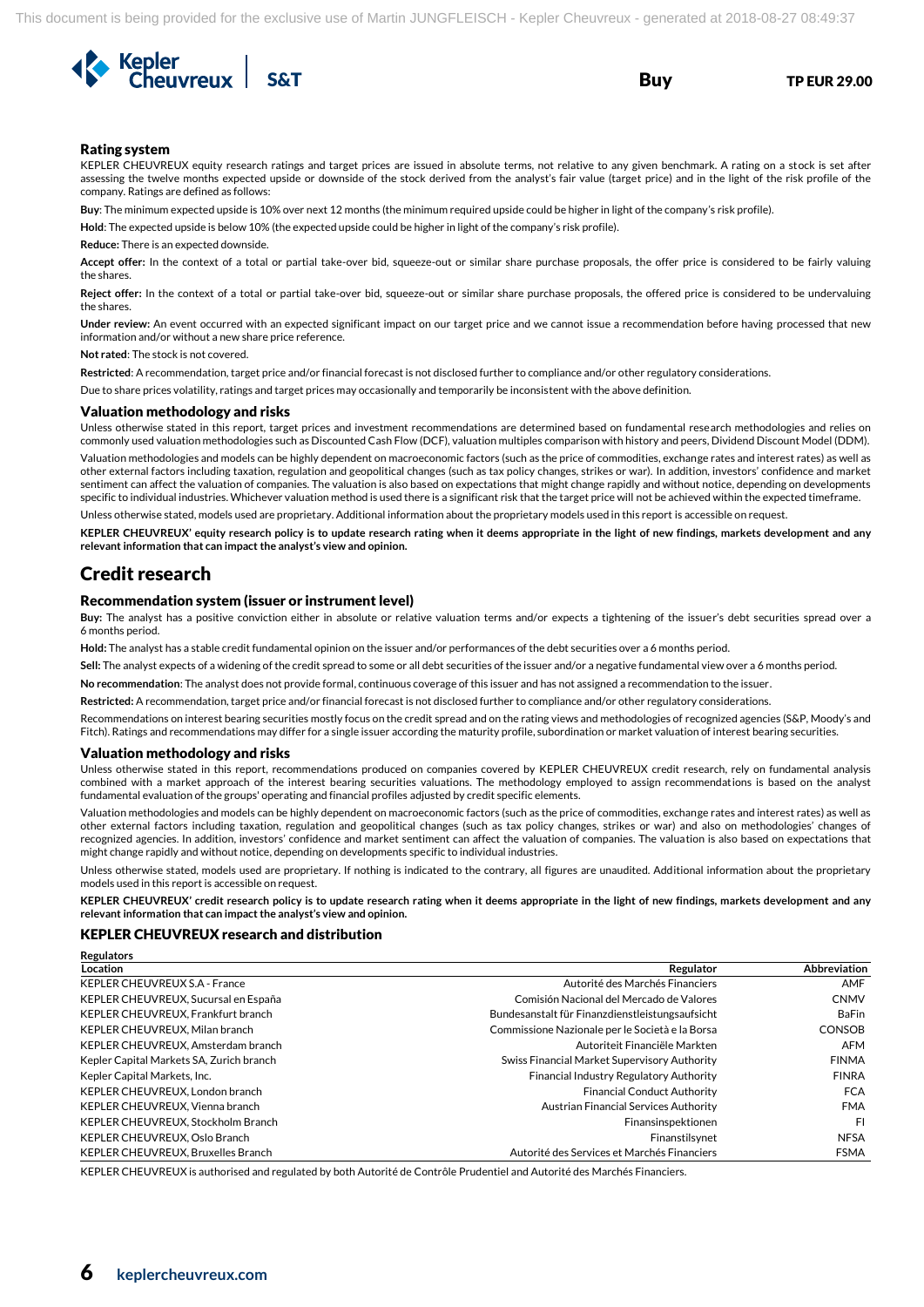

# Legal and disclosure information

# Other disclosures

**This product is not for distribution to retail clients.**

MIFID 2 WARNING: We remind you that pursuant to MiFID 2, it is your responsibility, as a recipient of this research document, to determine whether or not your firm is impacted by the provisions of the Directive 2014/65/EU of the European Parliament and of the Council of 15 May 2014 on markets in financial instruments ("MiFID 2") regarding the unbundling of research and execution (the "MiFID 2 Research Rules"). For any request on the provision of research documents, please send an email to **[crystal.team@keplercheuvreux.com.](mailto:crystal.team@keplercheuvreux.com)**

The information contained in this publication was obtained from various publicly available sources believed to be reliable, but has not been independently verified by KEPLER CHEUVREUX. KEPLER CHEUVREUX does not warrant the completeness or accuracy of such information and does not accept any liability with respect to the accuracy or completeness of such information, except to the extent required by applicable law.

**This publication is a brief summary and does not purport to contain all available information on the subjects covered. Further information may be available on request.**

**This publication is for information purposes only and shall not be construed as an offer or solicitation for the subscription or purchase or sale of any securities, or as an invitation, inducement or intermediation for the sale, subscription or purchase of any securities, or for engaging in any other transaction.**

Any opinions, projections, forecasts or estimates in this report are those of the author only, who has acted with a high degree of expertise. They reflect only the current views of the author at the date of this report and are subject to change without notice. KEPLER CHEUVREUX has no obligation to update, modify or amend this publication or to otherwise notify a reader or recipient of this publication in the event that any matter, opinion, projection, forecast or estimate contained herein, changes or subsequently becomes inaccurate, or if research on the subject company is withdrawn. The analysis, opinions, projections, forecasts and estimates expressed in this report were in no way affected or influenced by the issuer. The author of this publication benefits financially from the overall success of KEPLER CHEUVREUX.

The investments referred to in this publication may not be suitable for all recipients. Recipients are urged to base their investment decisions upon their own appropriate investigations that they deem necessary. Any loss or other consequence arising from the use of the material contained in this publication shall be the sole and exclusive responsibility of the investor and KEPLER CHEUVREUX accepts no liability for any such loss or consequence. In the event of any doubt about any investment, recipients should contact their own investment, legal and/or tax advisers to seek advice regarding the appropriateness of investing. Some of the investments mentioned in this publication may not be readily liquid investments. Consequently it may be difficult to sell or realise such investments. The past is not necessarily a guide to future performance of an investment. The value of investments and the income derived from them may fall as well as rise and investors may not get back the amount invested. Some investments discussed in this publication may have a high level of volatility. High volatility investments may experience sudden and large falls in their value which may cause losses. International investing includes risks related to political and economic uncertainties of foreign countries, as well as currency risk.

To the extent permitted by applicable law, no liability whatsoever is accepted for any direct or consequential loss, damages, costs or prejudices whatsoever arising from the use of this publication or its contents.

# Country and region disclosures

**United Kingdom:** This document is for persons who are Eligible Counterparties or Professional Clients only and is exempt from the general restriction in section 21 of the Financial Services and Markets Act 2000 on the communication of invitations or inducements to engage in investment activity on the grounds that it is being distributed in the United Kingdom only to persons of a kind described in Articles 19(5) (Investment professionals) and 49(2) (High net worth companies, unincorporated associations, etc.) of the Financial Services and Markets Act 2000 (Financial Promotion) Order 2005 (as amended). It is not intended to be distributed or passed on, directly or indirectly, to any other class of persons. Any investment to which this document relates is available only to such persons, and other classes of person should not rely on this document.

**United States:** This communication is only intended for, and will only be distributed to, persons residing in any jurisdictions where such distribution or availability would not be contrary to local law or regulation. This communication must not be acted upon or relied on by persons in any jurisdiction other than in accordance with local law or regulation and where such person is an investment professional with the requisite sophistication to understand an investment in such securities of the type communicated and assume the risks associated therewith.

This communication is confidential and is intended solely for the addressee. It is not to be forwarded to any other person or copied without the permission of the sender. This communication is provided for information only. It is not a personal recommendation or an offer to sell or a solicitation to buy the securities mentioned. Investors should obtain independent professional advice before making an investment.

**Notice to U.S. Investors:** This material is not for distribution in the United States, except to "major US institutional investors" as defined in SEC Rule 15a-6 ("Rule 15a-6"). KEPLER CHEUVREUX has entered into a 15a-6 Agreement with Kepler Capital Markets, Inc. ("KCM, Inc.") which enables this report to be furnished to certain U.S. recipients in reliance on Rule 15a-6 through KCM, Inc.

Each U.S. recipient of this report represents and agrees, by virtue of its acceptance thereof, that it is a "major U.S. institutional investor" (as such term is defined in Rule 15a-6) and that it understands the risks involved in executing transactions in such securities. Any U.S. recipient of this report that wishes to discuss or receive additional information regarding any security or issuer mentioned herein, or engage in any transaction to purchase or sell or solicit or offer the purchase or sale of such securities, should contact a registered representative of KCM, Inc.

KCM, Inc. is a broker-dealer registered with the Securities and Exchange Commission ("SEC") under the U.S. Securities Exchange Act of 1934, as amended, Member of the Financial Industry Regulatory Authority ("FINRA") and Member of the Securities Investor Protection Corporation ("SIPC"). Pursuant to SEC Rule 15a-6, you must contact a Registered Representative of KCM, Inc. if you are seeking to execute a transaction in the securities discussed in this report. You can reach KCM, Inc. at Tower 49, 12 East 49th Street, Floor 36, New York, NY 10017, Compliance Department (212) 710-7625; Operations Department (212) 710-7606; Trading Desk (212) 710-7602. Further information is also available at www.keplercheuvreux.com. You may obtain information about SIPC, including the SIPC brochure, by contacting SIPC directly at 202-371-8300; website: http://www.sipc.org/.

KCM, Inc. is a wholly owned subsidiary of KEPLER CHEUVREUX. KEPLER CHEUVREUX , registered on the Paris Register of Companies with the number 413 064 841 (1997 B 10253), whose registered office is located at 112 avenue Kléber, 75016 Paris, is authorised and regulated by both Autorité de Contrôle Prudentiel (ACP) and Autorité des Marchés Financiers (AMF).

Nothing herein excludes or restricts any duty or liability to a customer that KCM, Inc. may have under applicable law. Investment products provided by or through KCM, Inc. are not insured by the Federal Deposit Insurance Corporation and are not deposits or other obligations of any insured depository institution, may lose value and are not guaranteed by the entity that published the research as disclosed on the front page and are not guaranteed by KCM, Inc.

Investing in non-U.S. Securities may entail certain risks. The securities referred to in this report and non-U.S. issuers may not be registered under the U.S. Securities Act of 1933, as amended, and the issuer of such securities may not be subject to U.S. reporting and/or other requirements. Rule 144A securities may be offered or sold only to persons in the U.S. who are Qualified Institutional Buyers within the meaning of Rule 144A under the Securities Act. The information available about non-U.S. companies may be limited, and non-U.S. companies are generally not subject to the same uniform auditing and reporting standards as U.S. companies. Securities of some non-U.S. companies may not be as liquid as securities of comparable U.S. companies. Securities discussed herein may be rated below investment grade and should therefore only be considered for inclusion in accounts qualified for speculative investment.

Analysts employed by KEPLER CHEUVREUX SA, a non-U.S. broker-dealer, are not required to take the FINRA analyst exam. The information contained in this report is intended solely for certain "major U.S. institutional investors" and may not be used or relied upon by any other person for any purpose. Such information is provided for informational purposes only and does not constitute a solicitation to buy or an offer to sell any securities under the Securities Act of 1933, as amended, or under any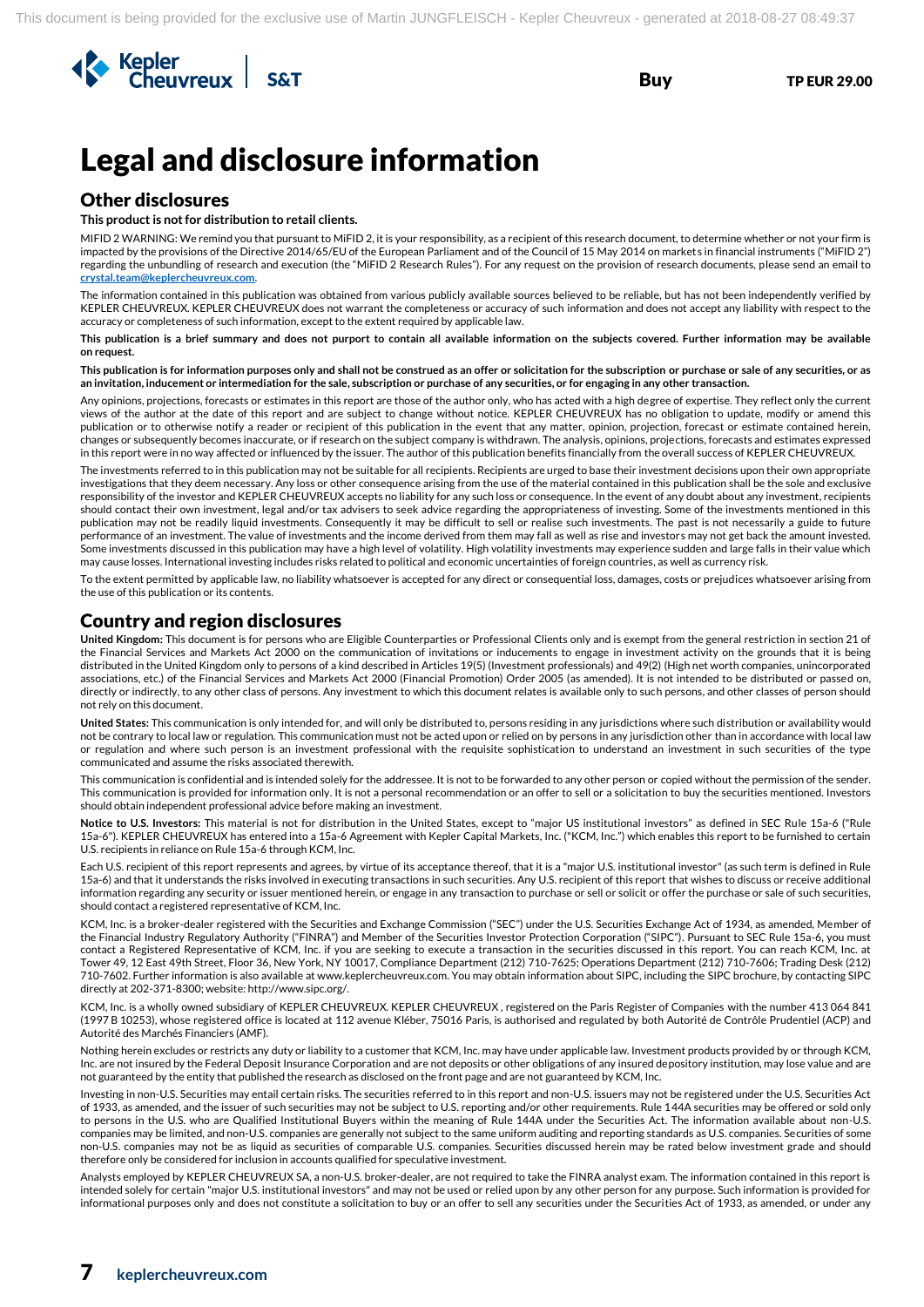

other U.S. federal or state securities laws, rules or regulations. The investment opportunities discussed in this report may be unsuitable for certain investors depending on their specific investment objectives, risk tolerance and financial position.

In jurisdictions where KCM, Inc. is not registered or licensed to trade in securities, or other financial products, transactions may be executed only in accordance with applicable law and legislation, which may vary from jurisdiction to jurisdiction and which may require that a transaction be made in accordance with applicable exemptions from registration or licensing requirements.

The information in this publication is based on sources believed to be reliable, but KCM, Inc. does not make any representation with respect to its completeness or accuracy. All opinions expressed herein reflect the author's judgment at the original time of publication, without regard to the date on which you may receive such information, and are subject to change without notice.

KCM, Inc. and/or its affiliates may have issued other reports that are inconsistent with, and reach different conclusions from, the information presented in this report. These publications reflect the different assumptions, views and analytical methods of the analysts who prepared them. Past performance should not be taken as an indication or guarantee of future performance, and no representation or warranty, express or implied, is provided in relation to future performance.

KCM, Inc. and any company affiliated with it may, with respect to any securities discussed herein: (a) take a long or short position and buy or sell such securities; (b) act as investment and/or commercial bankers for issuers of such securities; (c) act as market makers for such securities; (d) serve on the board of any issuer of such securities; and (e) act as paid consultant or advisor to any issuer. The information contained herein may include forward-looking statements within the meaning of U.S. federal securities laws that are subject to risks and uncertainties. Factors that could cause a company's actual results and financial condition to differ from expectations include, without limitation: political uncertainty, changes in general economic conditions that adversely affect the level of demand for the company's products or services, changes in foreign exchange markets, changes in international and domestic financial markets and in the competitive environment, and other factors relating to the foregoing. All forward-looking statements contained in this report are qualified in their entirety by this cautionary statement.

**France:** This publication is issued and distributed in accordance with Articles L.544-1 and seq and R. 621-30-1 of the Code Monétaire et Financier and with Articles 313 25 to 313-27 and 315-1 and seq of the General Regulation of the Autorité des Marchés Financiers (AMF).

**Germany:** This report must not be distributed to persons who are retail clients in the meaning of Sec. 31a para. 3 of the German Securities Trading Act (Wertpapierhandelsgesetz – "WpHG"). This report may be amended, supplemented or updated in such manner and as frequently as the author deems.

**Italy:** This document is issued by KEPLER CHEUVREUX Milan branch, authorised in France by the Autorité des Marchés Financiers (AMF) and the Autorité de Contrôle Prudentiel (ACP) and registered in Italy by the Commissione Nazionale per le Società e la Borsa (CONSOB) and is distributed by KEPLER CHEUVREUX. This document is for Eligible Counterparties or Professional Clients only as defined by the CONSOB Regulation 16190/2007 (art. 26 and art. 58).Other classes of persons should not rely on this document. Reports on issuers of financial instruments listed by Article 180, paragraph 1, letter a) of the Italian Consolidated Act on Financial Services (Legislative Decree No. 58 of 24/2/1998, as amended from time to time) must comply with the requirements envisaged by articles 69 to 69-novies of CONSOB Regulation 11971/1999. According to these provisions KEPLER CHEUVREUX warns on the significant interests of KEPLER CHEUVREUX indicated in Annex 1 hereof, confirms that there are not significant financial interests of KEPLER CHEUVREUX in relation to the securities object of this report as well as other circumstance or relationship with the issuer of the securities object of this report (including but not limited to conflict of interest, significant shareholdings held in or by the issuer and other significant interests held by KEPLER CHEUVREUX or other entities controlling or subject to control by KEPLER CHEUVREUX in relation to the issuer which may affect the impartiality of this document]. Equities discussed herein are covered on a continuous basis with regular reports at results release. Reports are released on the date shown on cover and distributed via print and email. KEPLER CHEUVREUX branch di Milano analysts is not affiliated with any professional groups or organisations. All estimates are by KEPLER CHEUVREUX unless otherwise stated.

**Spain:** This document is only intended for persons who are Eligible Counterparties or Professional Clients within the meaning of Article 78bis and Article 78ter of the Spanish Securities Market Act. It is not intended to be distributed or passed on, directly or indirectly, to any other class of persons. This report has been issued by KEPLER CHEUVREUX Sucursal en España registered in Spain by the Comisión Nacional del Mercado de Valores (CNMV) in the foreign investments firms registry and it has been distributed in Spain by it or by KEPLER CHEUVREUX authorised and regulated by both Autorité de Contrôle Prudentiel and Autorité des Marchés Financiers. There is no obligation to either register or file any report or any supplemental documentation or information with the CNMV. In accordance with the Spanish Securities Market Law (Ley del Mercado de Valores), there is no need for the CNMV to verify, authorise or carry out a compliance review of this document or related documentation, and no information needs to be provided.

**Switzerland:** This publication is intended to be distributed to professional investors in circumstances such that there is no public offer. This publication does not constitute a prospectus within the meaning of Articles 652a and 1156 of the Swiss Code of Obligations.

**Canada:** The information provided in this publication is not intended to be distributed or circulated in any manner in Canada and therefore should not be construed as any kind of financial recommendation or advice provided within the meaning of Canadian securities laws.

**Other countries:** Laws and regulations of other countries may also restrict the distribution of this report. Persons in possession of this document should inform themselves about possible legal restrictions and observe them accordingly.

**None of the material, nor its content may be altered in anyway, transmitted to, copied or distributed to any other party, in whole or in part, unless otherwise agreed with KEPLER CHEUVREUX in writing.**